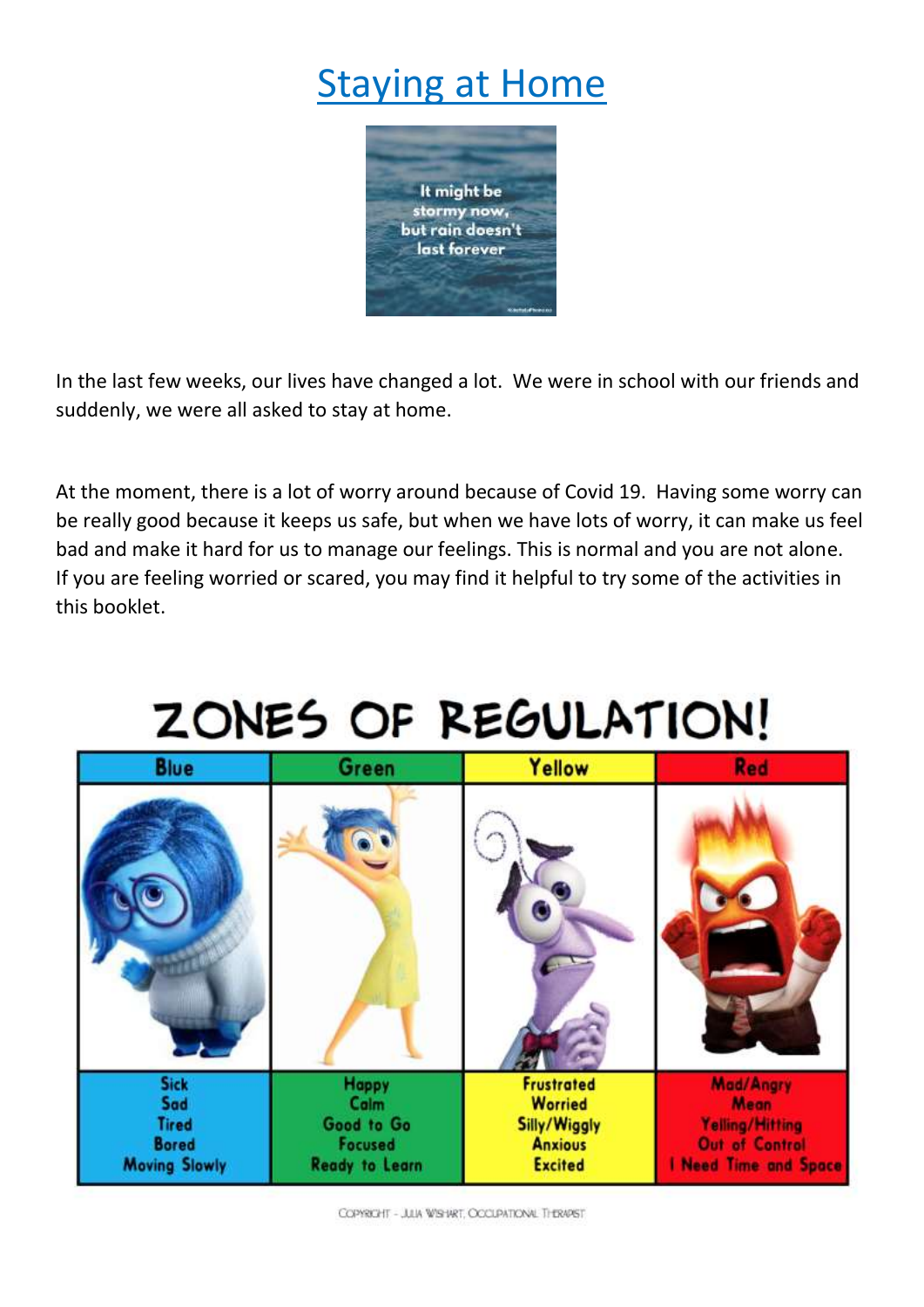When we are happy and relaxed, our body works fine. But when our brain thinks we are in danger, it sends messages all over our body to get ready to run away from the danger , fight and be ready to meet the danger or freeze, which means we get stuck to the spot. This is a good thing when we want to hide!

Watch the clip '*Flight, Fright, Freeze'*, to find out more.

[https://www.youtube.com/watch?v=FfSbWc3O\\_5M](https://www.youtube.com/watch?v=FfSbWc3O_5M)

# **Colour or tick all the feelings you have had over the last week. Which zones have you been in?**



Remember: Your feelings are perfectly normal, but understanding how we are feeling can make things seem less scary.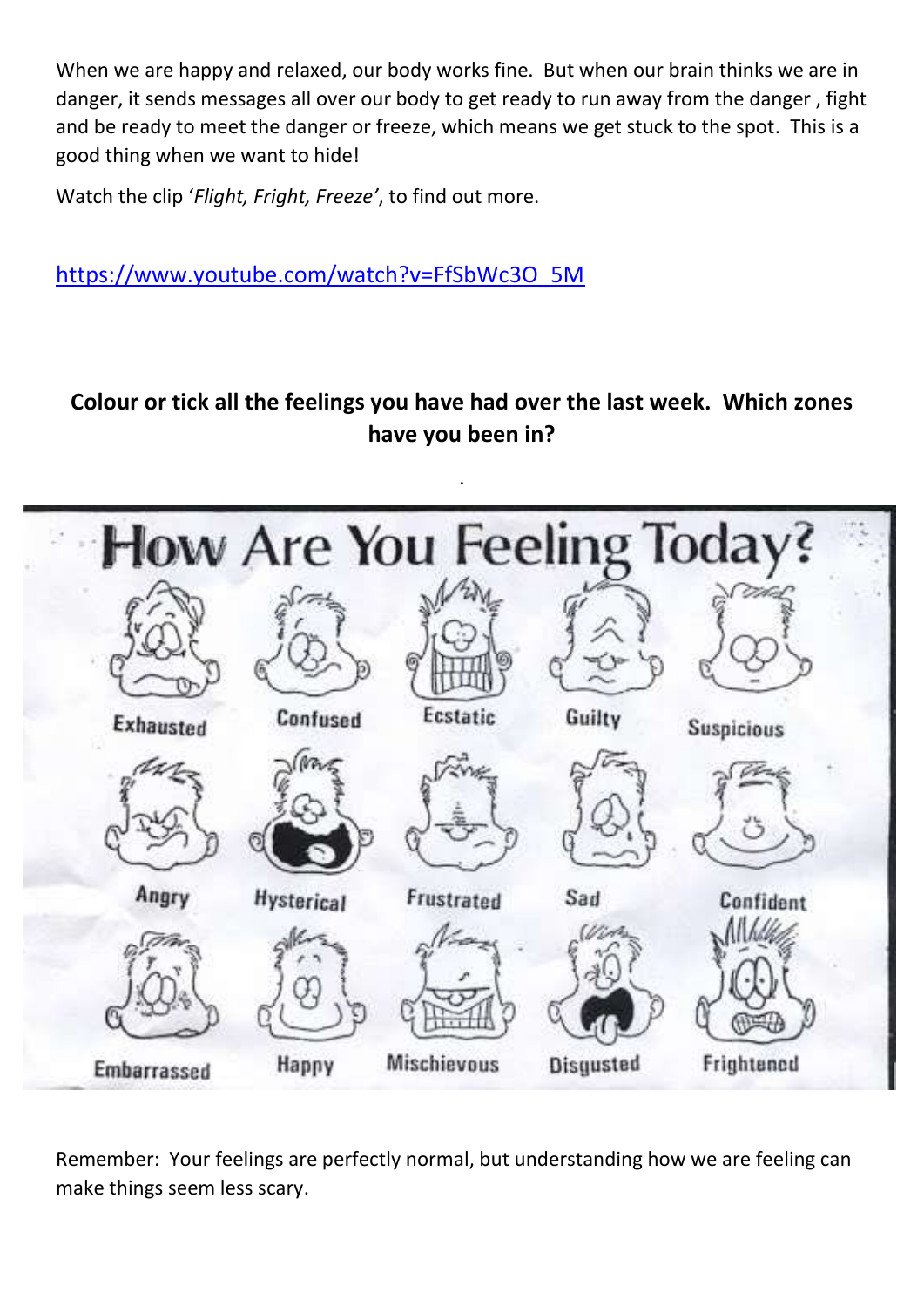**Have a look at the Blob Tree. Which one do you think you are and why?**

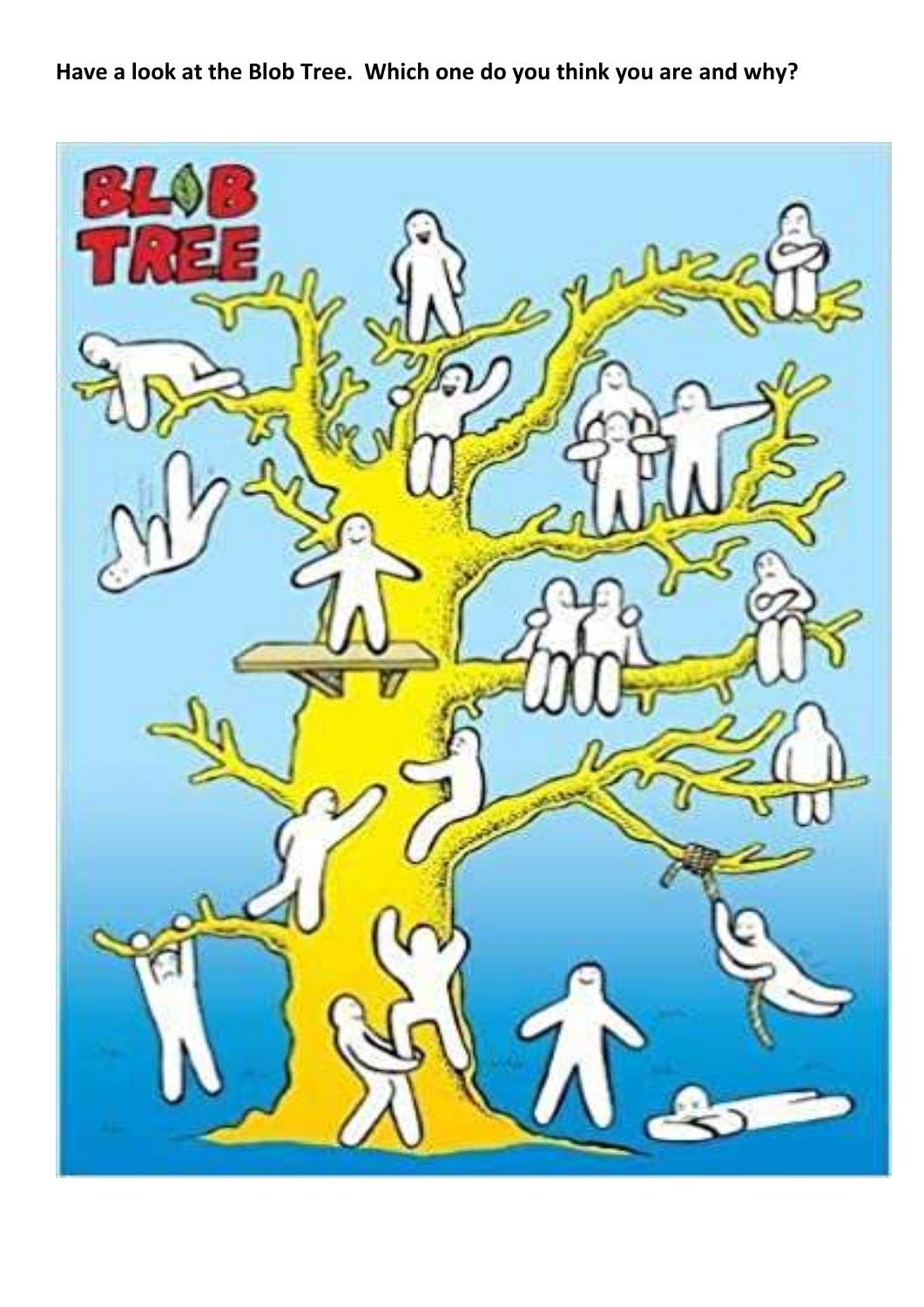# **UNCERTAINTY**

For many people, the uncertainty about coronavirus is the hardest thing to handle. We don't know what is going to happen next, or how bad things might get. This makes it easy to think of the worst things that might happen which can leave us feeling really frightened. While these possibilities can be scary to think about, they might not happen and there are things we can do to help relieve at least some of the worry.



livinglela.com

There are so many things we can't control, which can be tough to accept. You or your family getting ill can be scary to think about, but the best thing to do is concentrate on the things you CAN control.

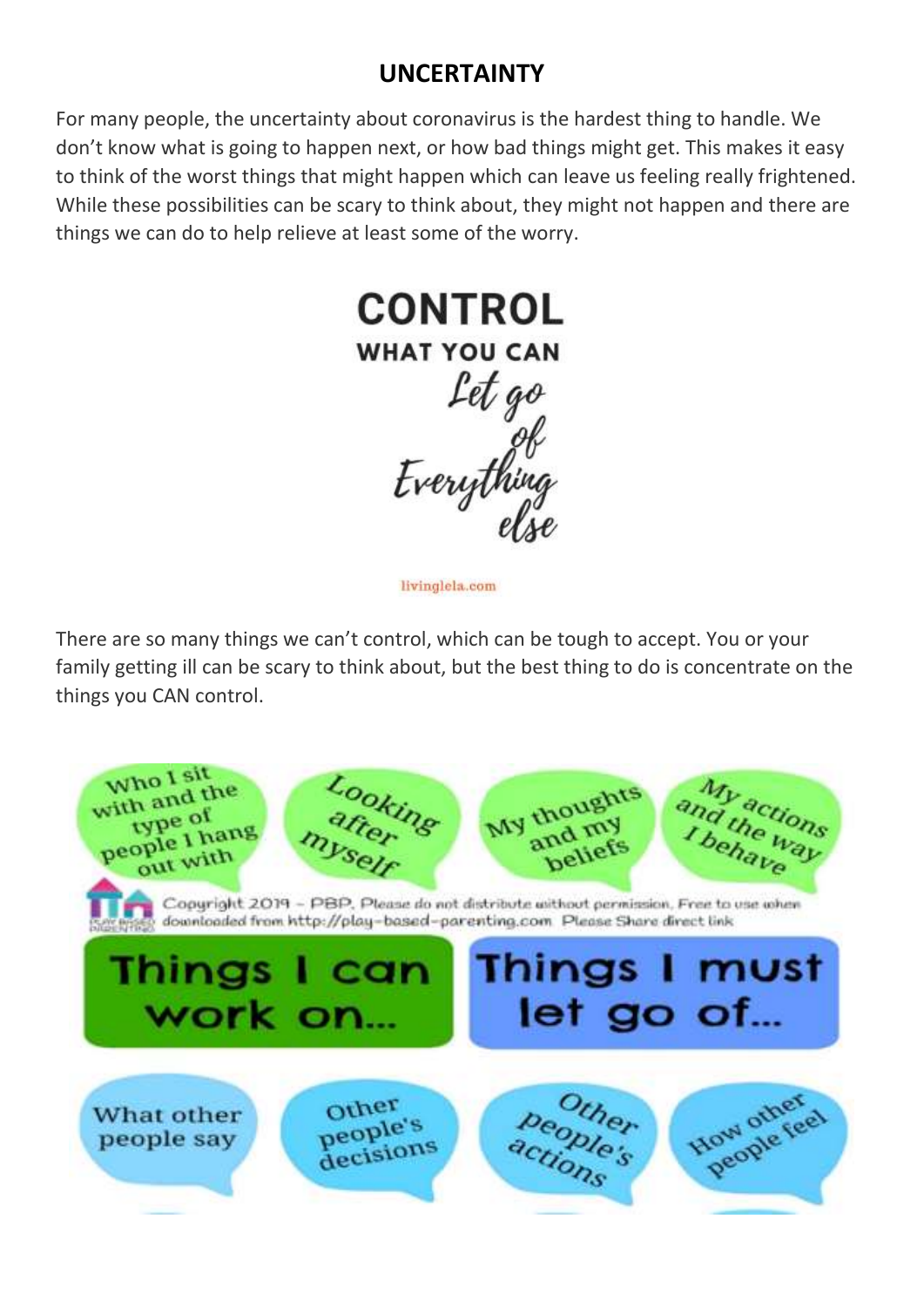**Write down the things you can control and the things you need to let go of.**



#### **FEELING LONELY**

You might feel lonely being inside by yourself. Write down people who care about you and are in your circle.

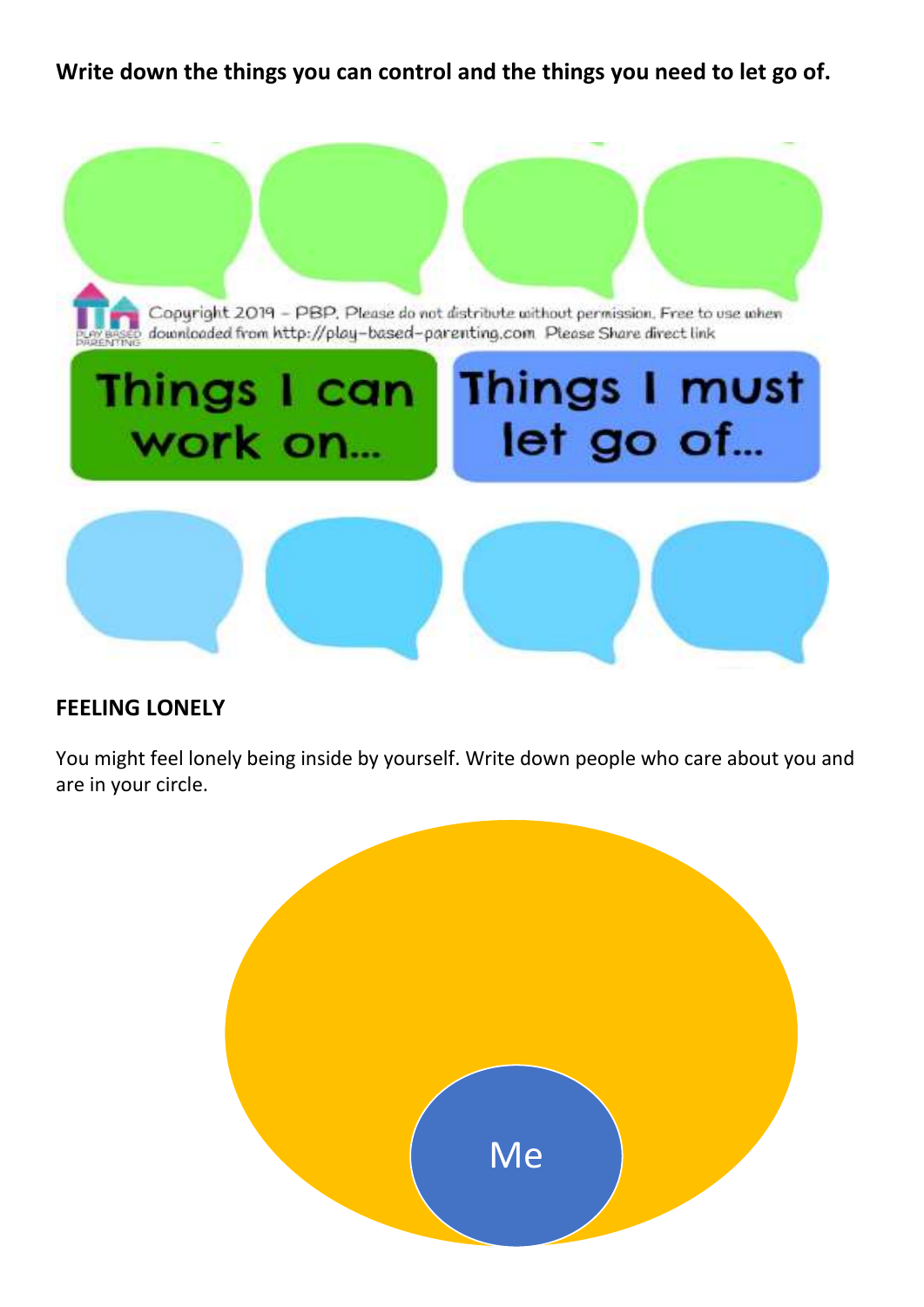When we feel uncomfortable, we usually try to find things that make us feel better. You may have tried some of these in class already.



#### **WHALE BREATH**

Take a deep breath in, hold it while you count to 5 with your fingers then tilt head up to blow it out of your blowhole. You can also put your hands up on top of your head to create the blow hole to "blow" out.



**RAINBOW BREATHING** 

Arms start at the side of your body; arms go up as you breathe in and go down as you breathe out (arms make a rainbow).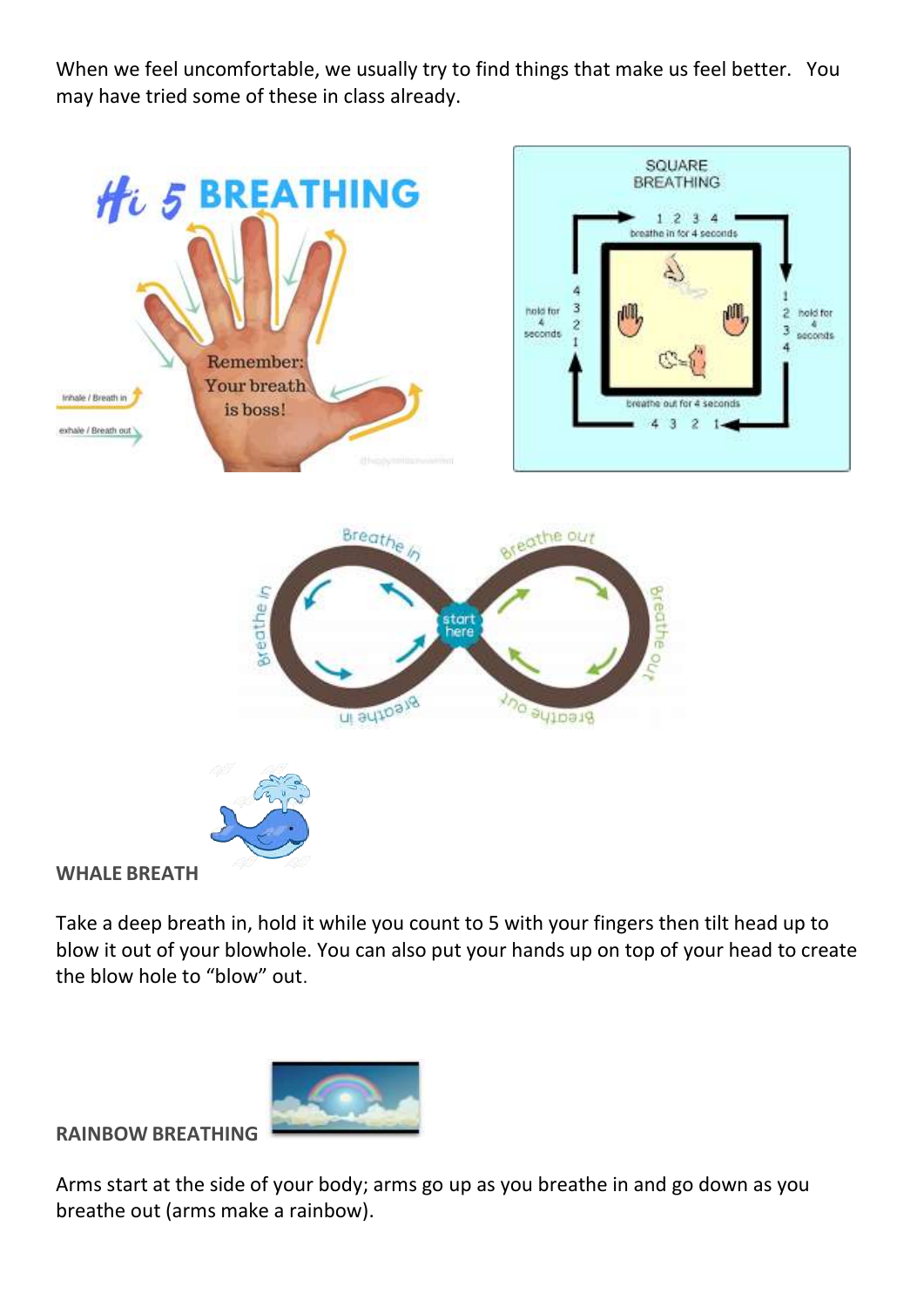## **OTHER ACTIVITIES TO TRY**

- ❖ How many things can you see which are square, circles or rectangles etc..?
- ❖ How many things can you see which are blue, green or brown..?
- ❖ Think of a word to match every letter of the alphabet. Here are some example categories, but you might have others you can think of:

Types of animals Things you like to eat Places Names





## **WORRY MOLES**

Worries pop into our heads all the time. Everybody worries about things nearly every day.

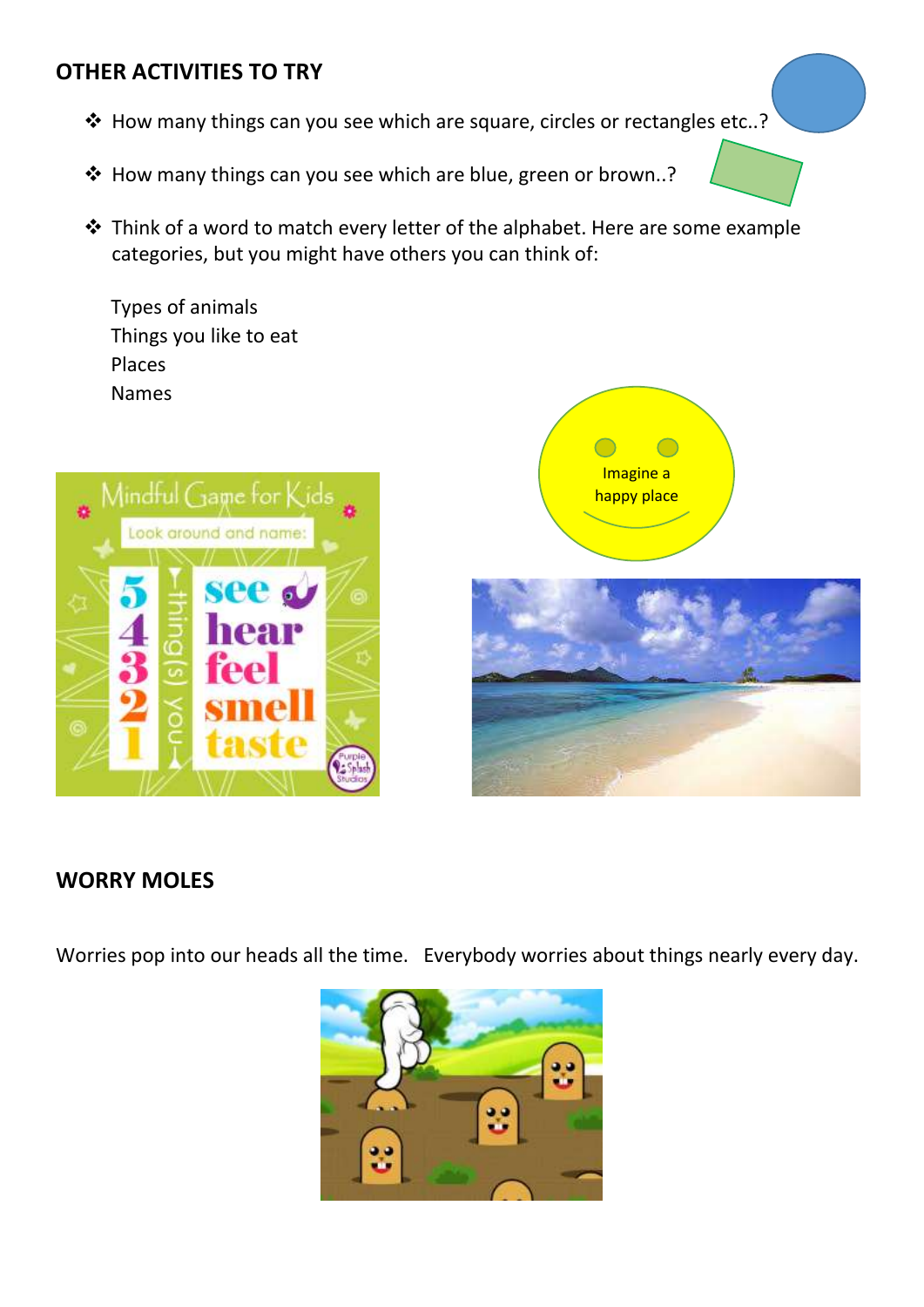# **Write down any worries you have had this week. Out of 10, how much do you believe them to be true?**

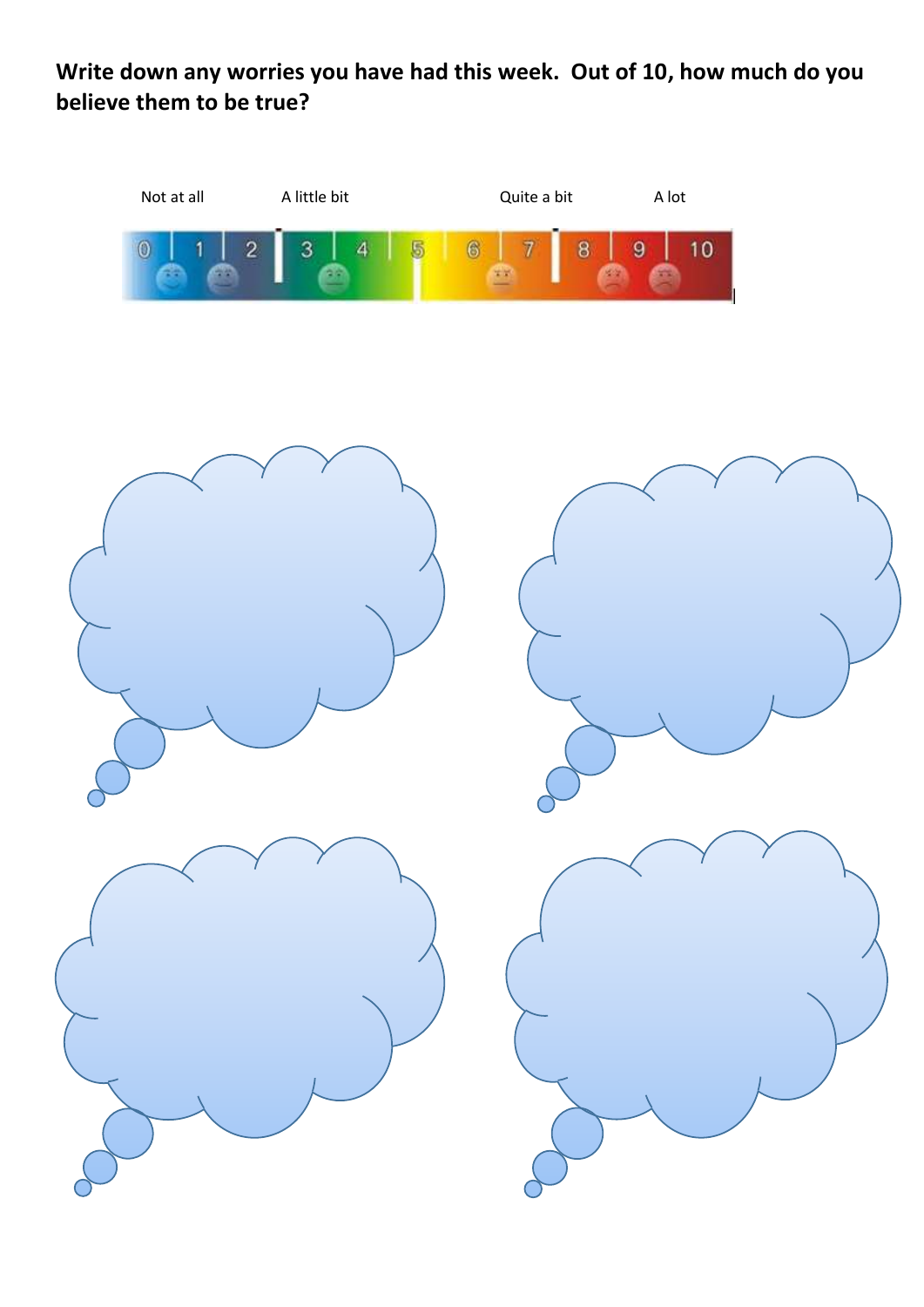### **Be Kind to Yourself**

Write down some ideas about how you can be kind to yourself. Some ideas have been given to start you off. How can you make these happen, or who would you need to help?

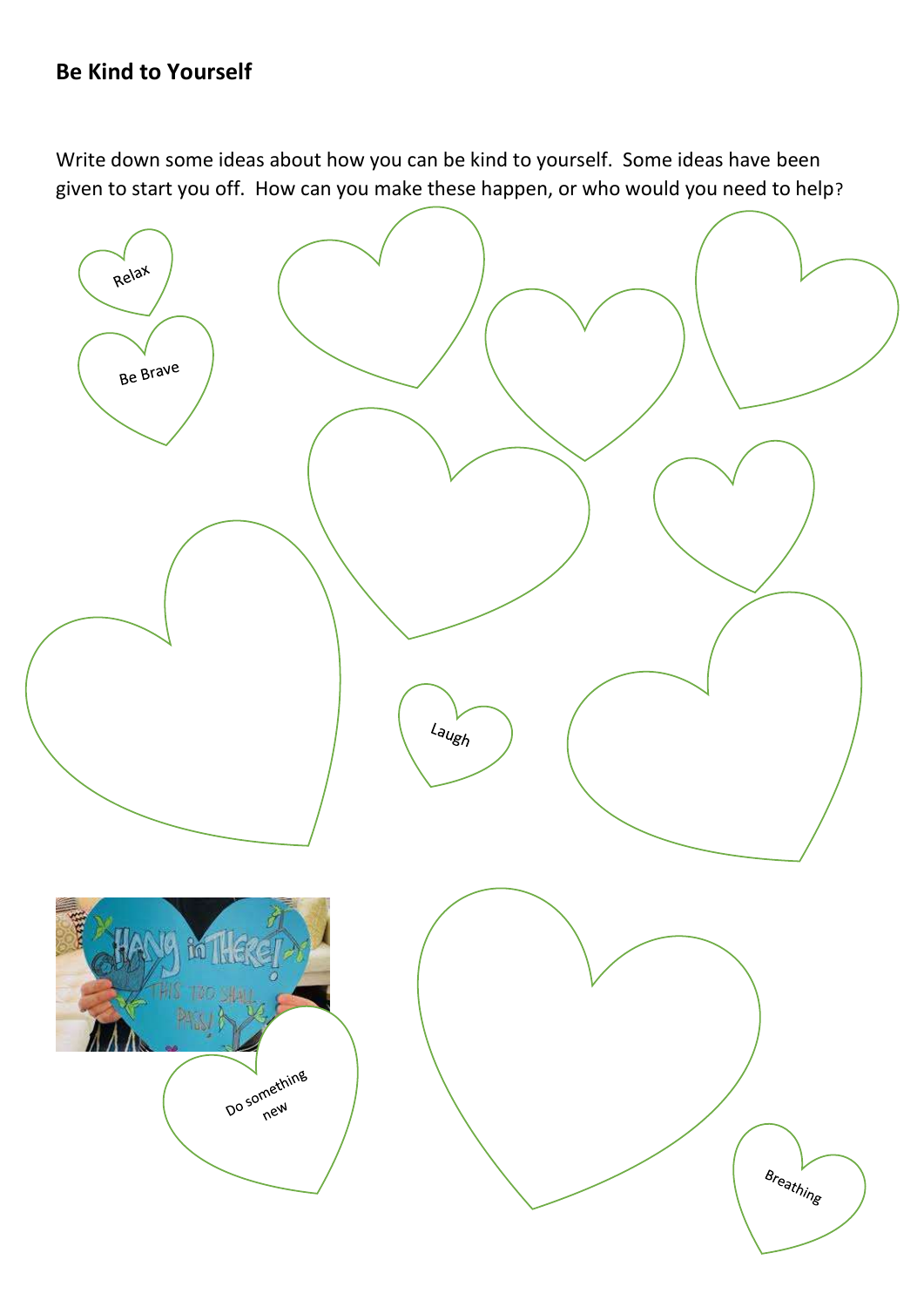# **Gratitude Jar**

Every day write down something you are grateful for.

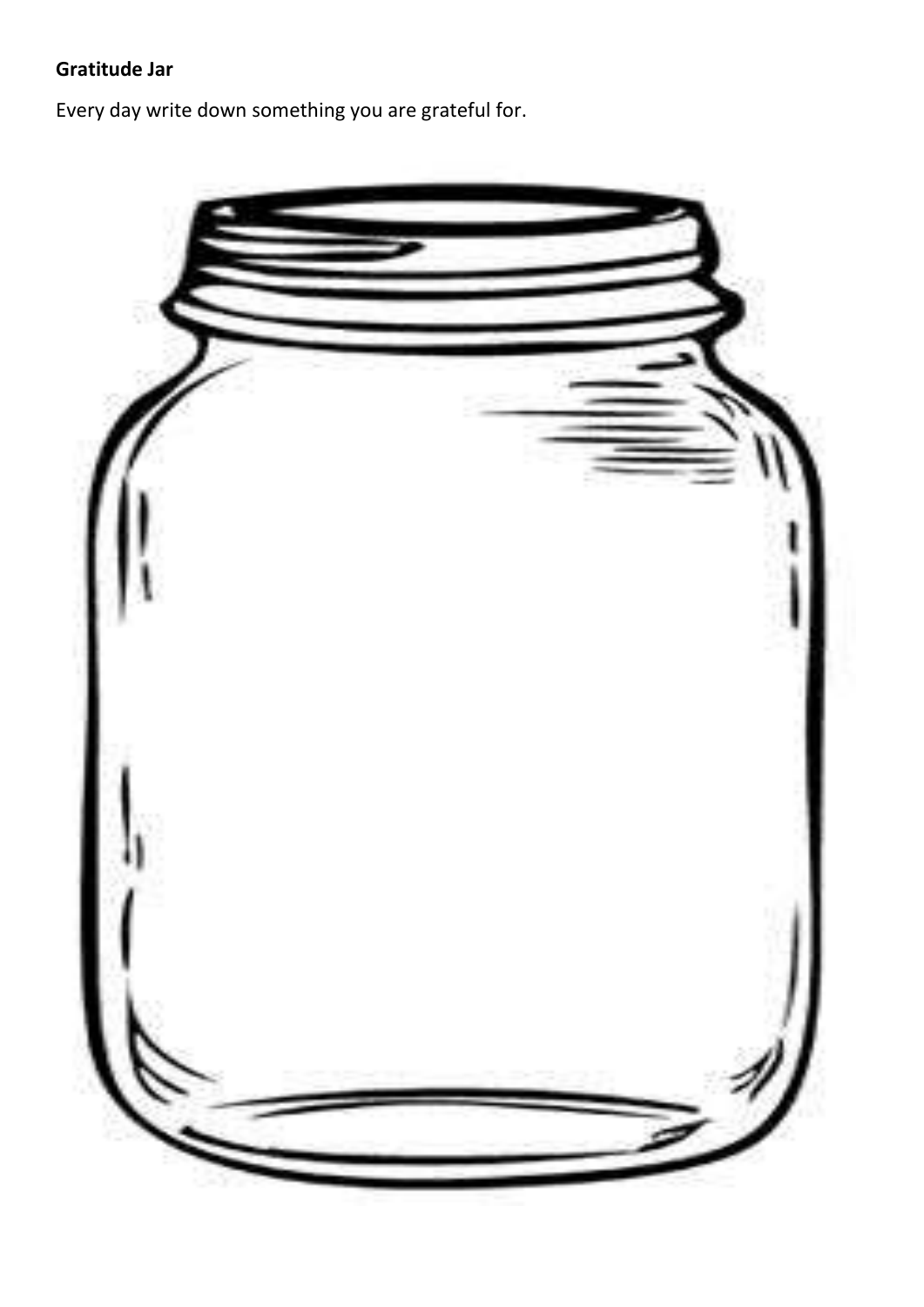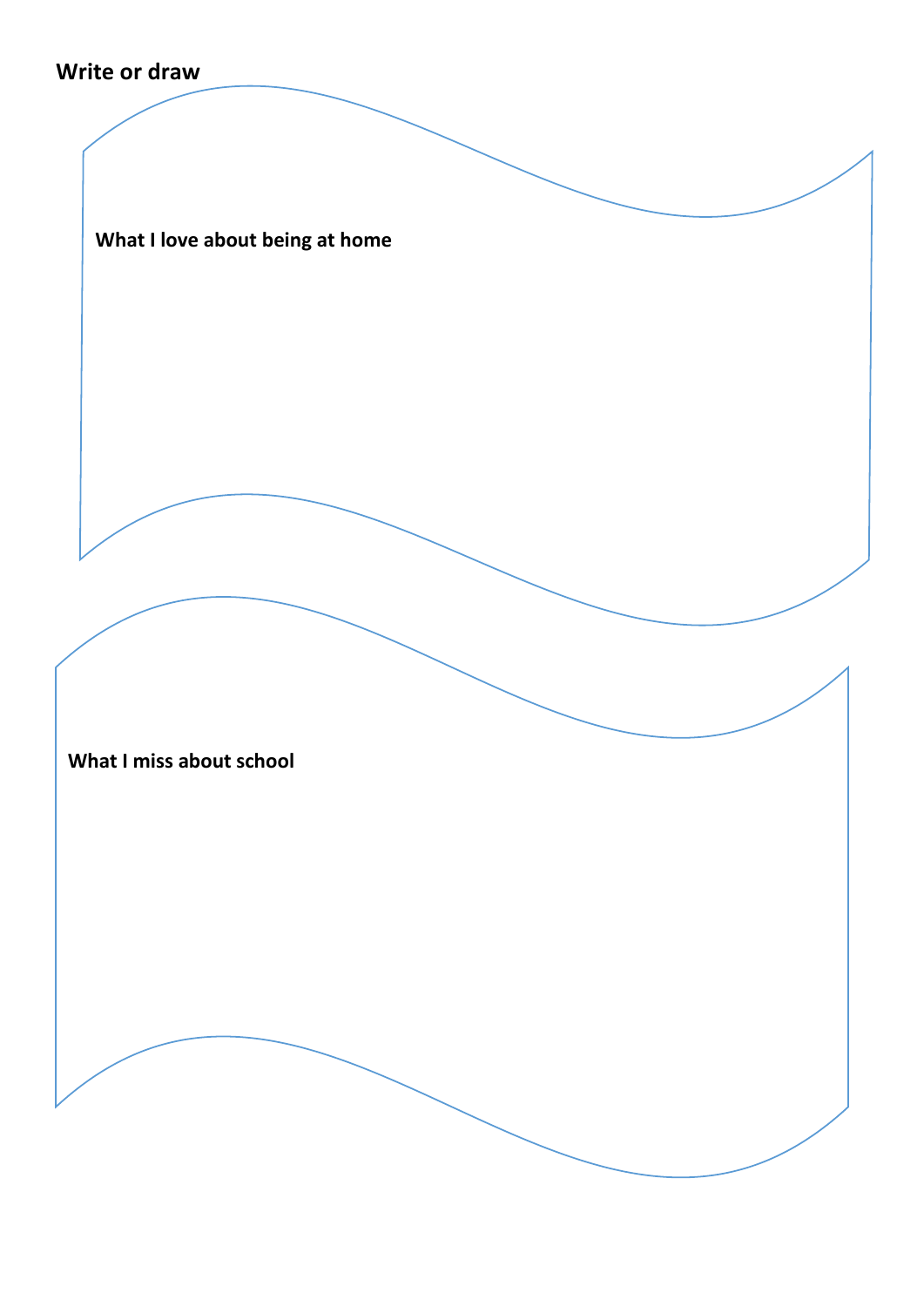What are you looking forward to doing again?

# **OPTICAL ILLUSIONS**

When we concentrate on what we are doing and what is around us, it can help us feel less worried about what might happen. Try some of the activities on the next few pages.

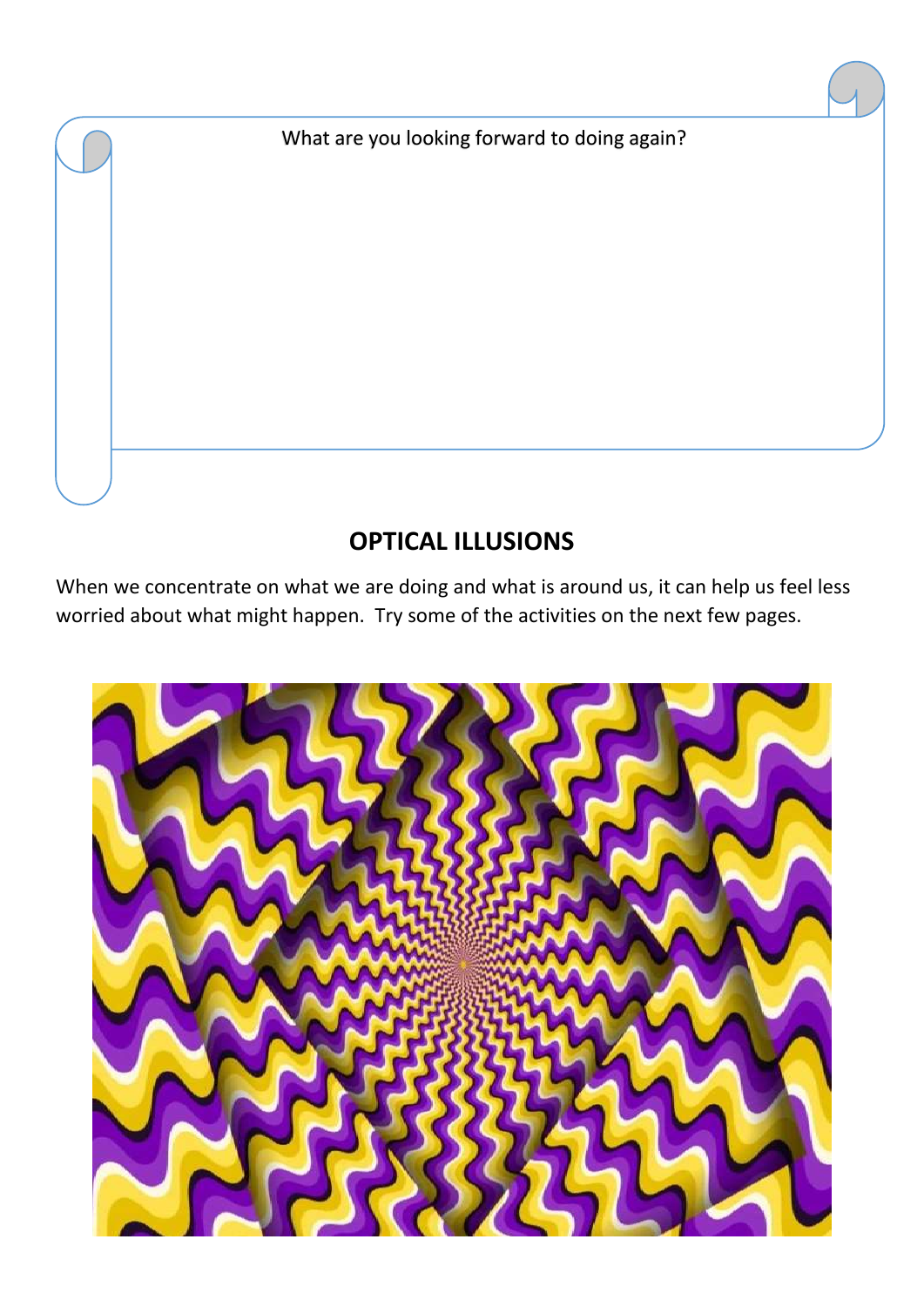

# **Have a go at drawing your own optical illusion**











Use 3 different colours and always repeat the same order of colours.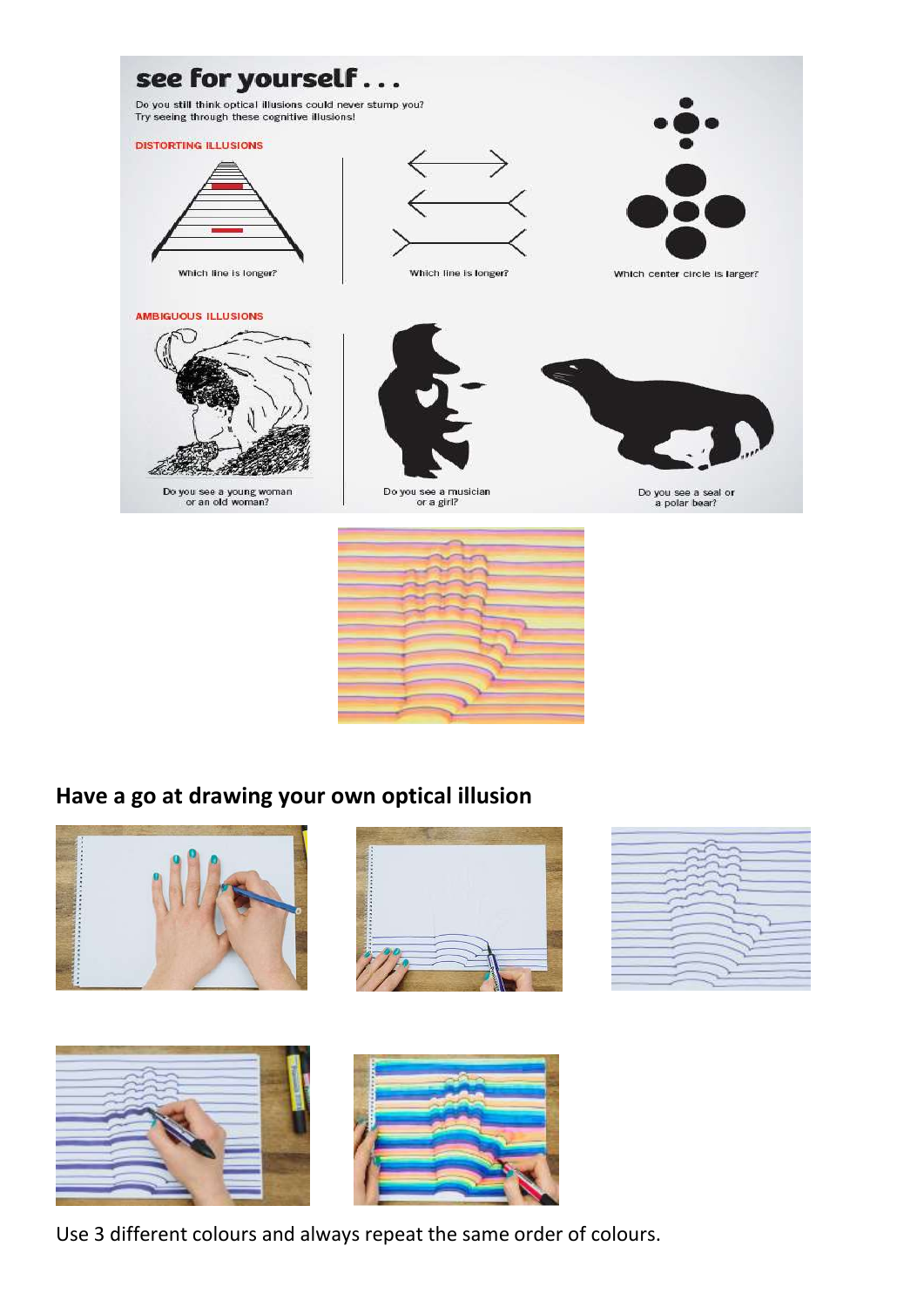

Choose a pencil (or coin) and look at it.

Notice the colour. Does it have any marks? How long is it? What shape is it? How sharp is it?. Is it smooth?



Now put it in the middle of the table with other peoples' pencils. Mix them up.

Which one belongs to you?

Try this with different objects.

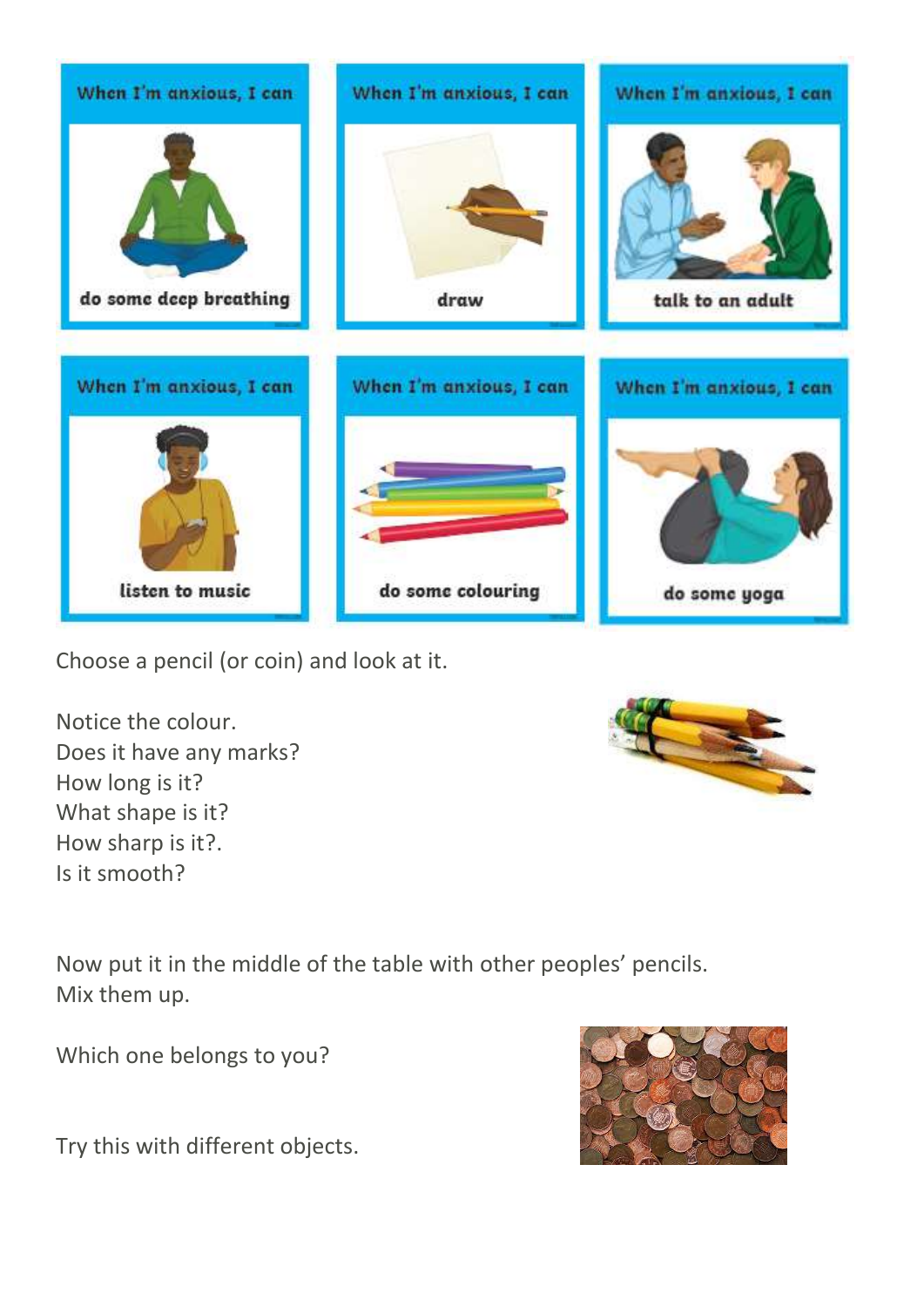# Free Websites and Apps to support with... Mindfulness and Keeping Active

#### **Smiling Mind**

Short audio sessions to help with mindfulness. https://app.smilingmind.com.au/



#### Cosmic Yoga - YouTube

Yoga videos designed for kids aged 3+ www.youtube.com/user/CosmicKidsYoga





#### **BBC Supermovers**

Interactive videos to support with KS1 and KS1 Maths, Literacy and PSHE and PE learning. Great for times tables-as well as videos that are 'just for fun'.

www.bbc.co.uk/teach/supermovers



Go Noodle-YouTube (More videos on their own website)

Hundreds of 'brainercise', dancing, strength and mindfulness videos—as well as videos that are 'just for fun'.

www.youtube.com/user/GoNoodleGames/featured



#### Premier League Stars

Videos and activities to support with Maths, Literacy, PSHE and PE.

www.plprimarystars.com



#### **Newsround**

Keeping children up to date with the world around themcreating opportunities to talk about the news with children. www.bbc.co.uk/newsround